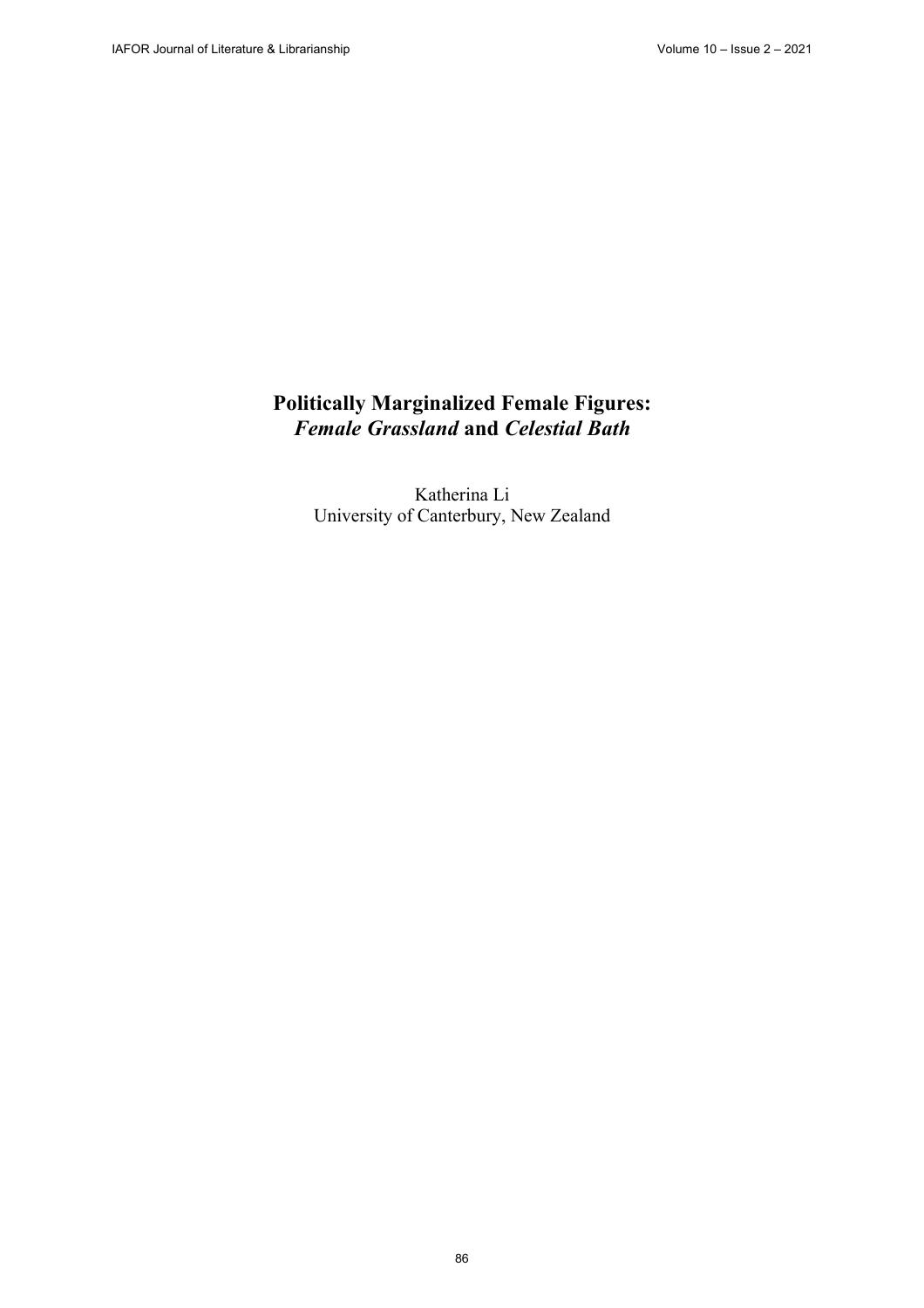## **Abstract**

Yan Geling's early work Female Grassland 雌性的草地 (Yan, 1989) is a novel published in 1989, while Celestial Bath 天浴 (Yan, 2008) is a short story published in 1996. Both of Yan Geling's works focus on female sent-down youth, with stories set in the grasslands of the Tibetan pastoral countryside during the mid-1970s, in the waning years of the Cultural Revolution 文化大革命 (1966-1976). This paper discusses women's fragmentation to analyze the obstacles to women's liberation during the sent-down youth movement, illustrating how female sent-down youth' tragic experiences resulted because of political power.

*Keywords*: *Celestial Bath*, *Female Grassland*, female fragmentation, oppression, Sent-down youth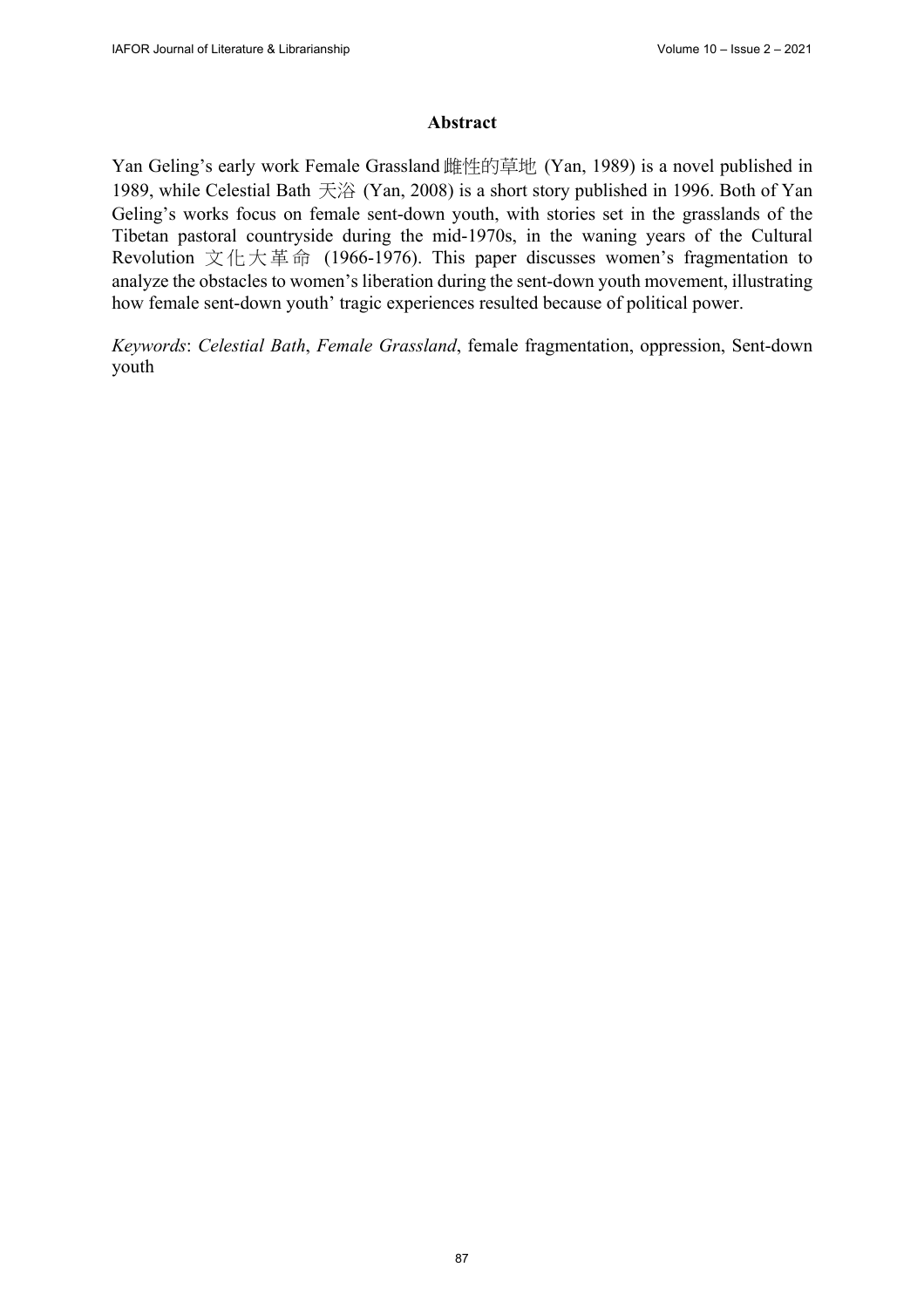It is important to have an overall understanding of the movement's significance to sent-down youth in China. Chinese sent-down youth, or the cohort of rusticated, or educated youth (Chinese: 知识青年/ 知青) 1 represents one of the largest worldwide migrations in history. As Gao Zongchi 高宗池 (born 1993) notes, tens of millions of young students were sent to the remote and poverty-stricken rural countryside in the 1960s and 1970s, all in the name of "re-education" (Gao, 1995). The relocation of millions of urban youths to the rural countryside became one of the major social events in modern Chinese history and has profoundly shaped the life experience and ideological outlook of an entire generation. As You notes in the article *Educated Youth Should Go to the Rural Areas: A Tale of Education, Employment and Social Values,* China's rustication movement represents the largest urban-to-rural migration known in human history, and estimates the effect of that relocation on the education, labor outcomes, and social values of youth in the rural areas (You, 2018).

Sent-down youth are widely described as successful and optimistic in the literary texts of the time. The political propaganda of the period portrays simplistic, stereotypical, and idealized female images, which do not come close to revealing women's practical life experiences during the Cultural Revolution. Yang and Yan demonstrate that previous studies understate the extent to which revolutionary dramas performance served as political propaganda in this period. Upon closer inspection, gender roles portrayed in revolutionary dramas can hardly be said to represent the actual oppressed status of women in China during the revolution (Yang & Yan, 2017).

Through all these studies, though, there is still little discussion about how females were oppressed during the Chinese sent-down youth movement. *Female Grassland* and *Celestial Bath* are the earlier works of Yan Geling and are very popular. Yan even reflected that *Female Grassland* is her best work, because she was young and passionate when she wrote that novel. *Celestial Bath2* was published in Chinese and won First Prize in the National Students and Scholars' Literary Contest (Taiwan). Later, this short story was translated into English and published in the collection *White Snake* 白蛇 and Other Stories by Aunt Lute Books (San Francisco) in 1999. Later, Yan wrote the script for a film adaptation titled *Xiu Xiu: The Sent Down Girl* along with Joan Chen, a famous actress and director. The film stars Li Xiaolu 李 小璐 (born 1982), who acts as the heroine Wen Xiu 文秀. The novel and its adaptive film are mostly complementary in representing the plight of female sent-down youth.

Yan Geling's early work *Female Grassland* 雌性的草地 describes how a group of female sent-down youth join in a local cow farm and form a women's wrangler group. They are determined to complete their assigned mission despite an extremely cold climate and a shortage of food. *Celestial Bath* is a short story about Wen Xiu, a tragic sent-down girl from Chengdu, who struggles to return to her hometown, but in the end dies in those grasslands, while many of female sent-down youths are finding their way back to the cities.

The author of the article hypothesizes that female fragmentation is caused by oppression and can lead to negative (even tragic) consequences (see Figure 1).

<sup>&</sup>lt;sup>1</sup> There are two pivotal events concerning the Chinese youths during the Cultural Revolution: the Red Guard Movement and the Rustication Movement.

<sup>2</sup> Awards and nominations: Golden Horse Awards 1998 (Best Film awarded to Joan Chen), 48th Berlin International Film Festival 1998 (nominated for the Golden Bear).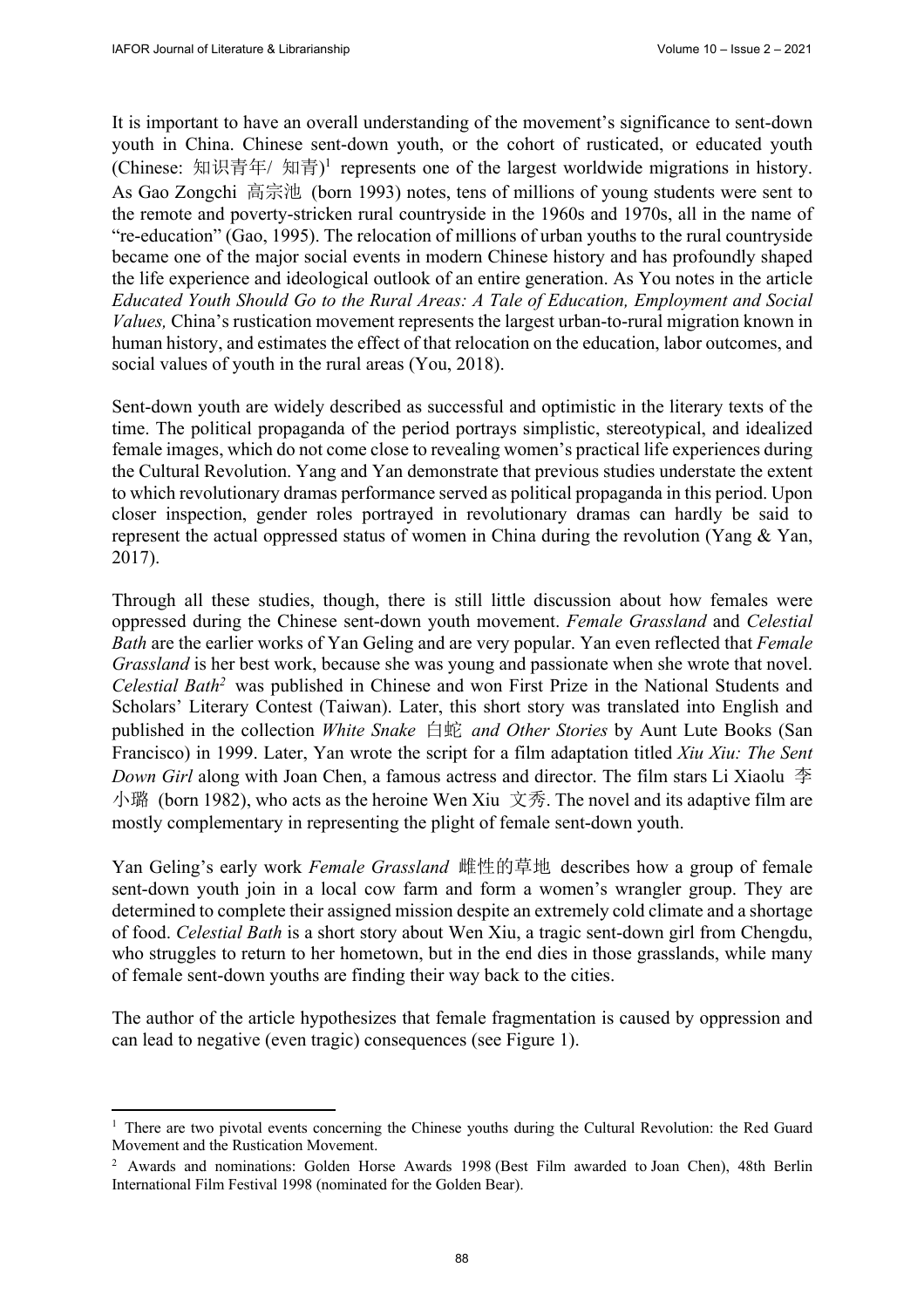## **Figure 1**

## *Theory of Fragmentation*



The term fragmentation has been used in this paper to highlight women's experiences, which entails the sense of being separated into strongly opposing parts that are severely disconnected. Many feminists think there should be solidarity between women, even unity and sisterhood, but this is far from the reality, both in China and the world generally; in this sense, the term fragmentation suggests that an outside force, such as patriarchy, might be dividing women or keeping them apart. This fragmentation also applies to the individual female consciousness and self-image, creating psychological conflict and split personalities (Kohut, 1977; Scott, 1999; and Tisssier-Desbordes & Visconti, 2019).

This paper will discuss how the oppression of women was rampant within the sent-down youth movement, which resulted in severe physical, emotional, and psychological trauma on female sent-down youth and caused the fragmentation of female roles and images.

## **Gender Roles during the Sent-Down Youth Movement:The Oppression of Females**

This section discusses a clearer distinction between officially sanctioned propaganda memoirs and "freer" accounts. Mao Zedong's 毛泽东 (1893–1976) statement is officially-sanctioned propaganda. Mao Zedong's said: "Young people, full of vigor and vitality, are in the bloom of life, like the sun at eight or nine in the morning. Our hope is placed on you. The world belongs to you. China's future belongs to you." This call motivated millions of youths to energetically go to remote areas and to contribute to China and the world. Mao Zedong pointed out in his concluding speech to the Seventh National Congress of the Chinese Communist Party in June of 1945: "We must work persistently, work ceaselessly, and we too may be able to touch God's heart. This God is no other than the masses of the people throughout China" (我们一定要坚 持下去,一定要不断地工作,我们也会感动上帝的。这个上帝不是别人,就是全中国的 人民大众。) (Mao, 1965a, 1965b). This statement is nothing less than a call to sacrifice individuals' wants, needs, and desires, for the Party's higher truths. Women's public role as fighters and revolutionaries was glorified by the authorities, such as Qiu Jin 秋瑾 (1875– 1907), Xie Bingying 谢冰莹 (1906–2000) and Zhao Yiman 赵一曼 (1905–1936) and like Chinese female heroes (Brownell & Wasserstrom, 2002; Chen et al., 2001). In short, many writers attempt to portray sent-down girls as idealized female role models.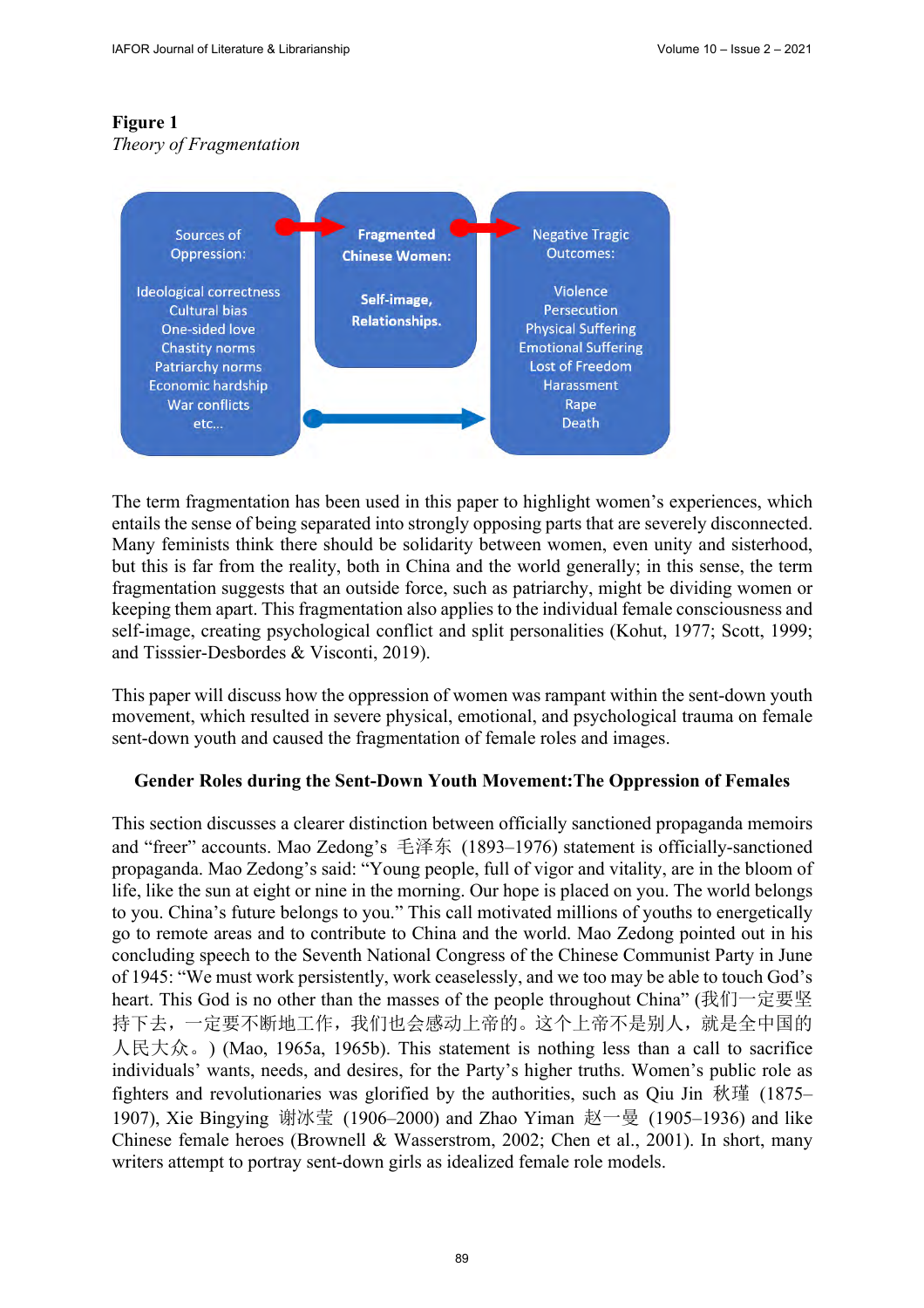Thousands of sent-down youths share their eagerness to join the rustication. That is how the state tried to make them see themselves through intense propaganda. For example, Wang Anyi 王安忆 (born 1954), a female writer, insisted on going to the countryside during the sent-down youth movement, despite the dissuading of her mother (Leung, 2016). In Wang Anyi's *1969 Junior Middle School Students*, Wenwen 雯雯 is determined to join the rustication movement despite her parent's efforts to stop her (Wang, 2001). Deng Xian 邓贤 (born 1953), a wellknown sent-down youth writer, notes that there has never been another community like the sent-down youth in Chinese history, who fanatically worshipped a holy goal and yearned to achieve spiritual transcendence through self-sacrifice (Deng, 1993).

The first Chinese soldier writer Xie Bingying 谢冰莹 (1906-2000) narrates her experiences as a female soldier fighting against the warlord Xia Douyin 夏斗寅 (1885-1951) in 1927 in her novel *War Diaries* 从军日记 (Xie, 1933). She points out that the girls' team in the central military and political school are the real pioneers in China and beyond. She declares that "we have no home, and the Party is our home", and firmly becomes a party loyalist who ignores personal desires and ambitions in favor of the good of the whole. It demonstrates how an idealized sent-down youth image is.

Those heroic female figures are widely portrayed by Chinese writers. Liang Xiaosheng's 梁 晓声 (born 1949) well-known novel *A Land of Wonder and Mystery (Zhe shi yipian shenqi de tudi* 这是一片神奇的土地*)* depicts three sent-down youths who died trying to open up the land beyond the Ghost Marsh (Liang, 2015). Liang portrays the trio as heroes instead of depicting them as victims of a terrible tragedy. The novel caused an immediate sensation after it was published in 1982. Liang Xiaosheng's *Snow Tonight* 今夜有暴雪 depicts the protagonist Pei Xiaoyun 裴晓云 freezing to death in the snow while attempting to fulfil her duties (Liang, 2012). The authority sets forth a collective myth: "they should be selfless helpmates for the state's interest". Zhang Xinxin 张辛欣 (born 1953), a female Chinese writer, observes that hundreds and hundreds of sent-down youth went to rescue public lands, disregarding their safety during the rustication movement (Kinkley, 1990).

Gao Zongchi 高宗池 provides a literature review on the sent-down youth movement (Gao, 1995). His work shows that whether it is the early novels on sent-down youthwritten between 1977 and 1982 or the revival of sent-down youth novels after 1985, the focus has always been on the challenges of sent-down youth themselves. In the mature period of 1983 to 1984, these novels focus on the contributions made by sent-down youths to the rural society in their respective posts after returning to the city. In the typical portrayal of a sent-down girl, we find her struggling in during the initial turbulent years before finally mastering her rural life and receiving recognition. These writings depict the sent-down youth movement as a positive experience.

These idealized youths are widely considered heroic by the state during the Maoist era. This is how the state tried to make them see themselves through intense propaganda. People are not only inspired by a deep sense of purpose, but also burdened with self-imposed feelings of guilt and sin: a sent-down heroine must constantly employ "the weapon of self-criticism" to examine her own consciousness "for the presence of bad thoughts" and she must continually struggle against "shortcoming and mistakes". As Meisner Maurice (1931–2012) observes, the sin of selfishness and the virtue of self-denial, the ethical value of hard work, frugality, self-discipline,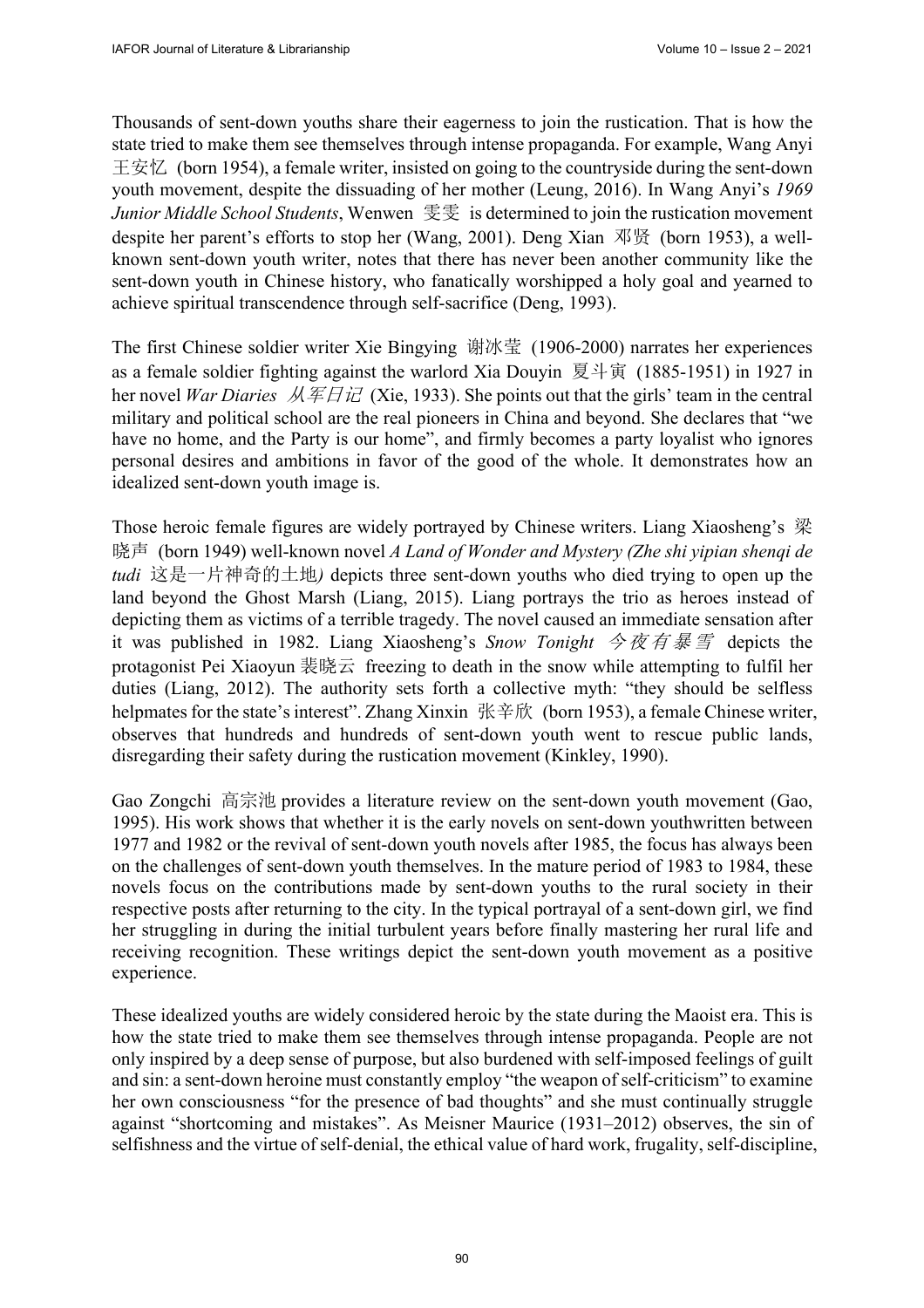diligence and honesty, are the moral maxims that are constantly imparted to the Chinese people, especially to Chinese youths (Meisner, 1968).

Officially sanctioned propaganda memoirs differ from "freer" accounts. Some people would view them as victims of a brainwashing campaign that leads to needless loss of life of wasteful vanity projects. This article is to contribute to filling in the gap of victimized women. Similar studies on Yan Geling's novel on *Flowers of War*, describing female youth's image during the Sino-Japan war, have been done by Li and Xu (Li & Xu, 2021). This paper is based Yan Geling's novel that's after the Sino-Japan war, and during the Cultural Revolution.

This understanding of marginalized female roles has been extensively explored in other countries and contexts. For example, Cheng explored the representation of prostitution and material desire (Cheng, 2018), and Ishida investigated female soldiers in naval cultures(Ishida, 2018). The women's roles from UK and Holland are westernized to meet their different desire, whereas Chinese women are widely expected to play a monotonous and heroic female role based on sanctioned propaganda. It shows that the political movement is decisive in affecting Chinese women's destinies and wellbeing. Those marginalized women in UK and Holland contrast to those in Chinese context.

## **The Compulsory Sent-Down Movement**

Heroic propaganda became a significant reason for teenage youth to participate in the sentdown youth movement. Chinese youth were encouraged to participate in the sent-down movement as a matter of patriotic duty. The sent-down youth were inspired by a sincere and sacred mission to improve the backward conditions of rural areas and were filled with heroic patriotic fervor.

The teenage youths are easily induced to join the rustication. Some sent-down youth join the rustication out of sincerity, others join out of curiosity, as described in the words that "where there is a good horse riding, a good shot back, and a charming big wood, why not go?" ( $\# \not\equiv$ 有骑马的好地方,有不错的打猎机会,还有迷人的大树林,为什么不去?). Yan's novel narrates Wen Xiu's ideas of teenage notions about how good the sent-down youth movement is, only to meet with life-threatening situations after arriving in the country. The novel describes that from the first day Wen Xiu arrived, she regretted her decision deeply and began to doubt whether she could meaningfully transform the countryside.

The authorities actively promote educated youth to develop "close relationships" with poor and lower-class peasants.<sup>3</sup> That is to say, the communist state requires that any choice of a spouse must take political and party considerations into account. This paper reveals the oppression of sent-down women resulting from this propaganda in the public sphere.

For sent-down youth students, there were usually three ways to return: first, being selected by a university to leave the countryside; second, being recruited by a public institution for work in the city; and third, as a last resort, returning to the city because of illness. Zhang Jie 张洁 (born 1937) expresses how frustrated youth became when they were able to go back to their cities. Without the expectation of returning home, some sent-down youth suffered breakdowns and fell into madness (Yan, 2008).

<sup>&</sup>lt;sup>3</sup> Xiu Xiu: The Sent-Down Girl was directed by Joan Chen and starred Li Xiaolu and Lopsang Qunpei. The film was shown at the Berlinale in 1998.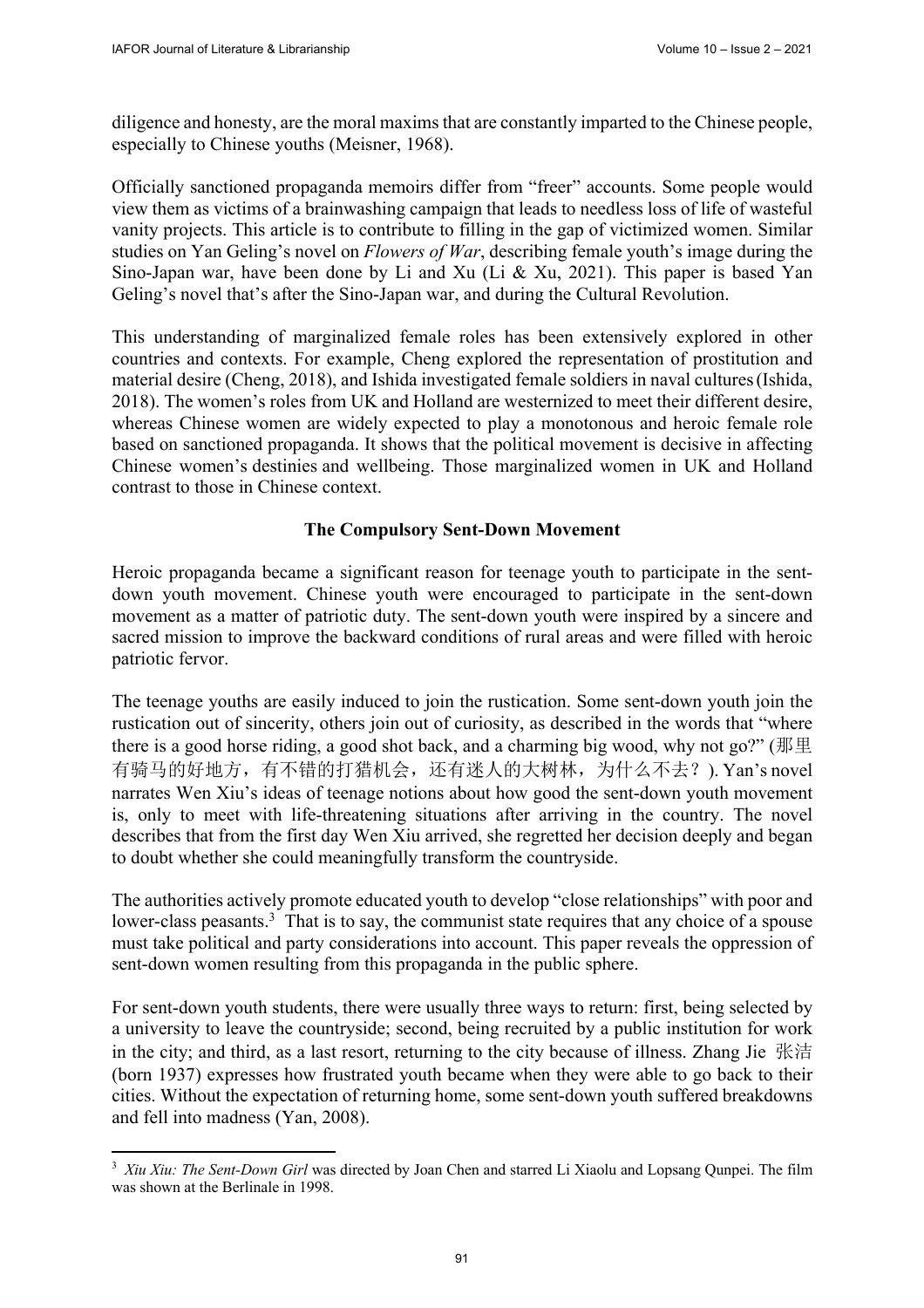Zhou and Hou indicate that all social groups were negatively impacted by sent-down policy, and that such policies had lasting effects throughout an individuals' life, reflected in the decline of personal income and the patterns of later life events (Zhou & You, 1999). Chen and Cheng describe their personal sent-down experience, reporting that life in the countryside represented a major challenge to the rusticated youth (Chen & Cheng, 1999). Their personal experience and research clearly show that the sent-down youth struggled with their experience in the countryside. Currently, several studies uncover the oppressive nature of the sent-down youth movement, including the negative impact the movement had on sent-down youth marriages. For example, Wang and Zhou conduct surveys with careful sample selection, and find that those who participated as sent-down youth had worse marriage outcomes, lower-quality social networks, and a lower level of happiness than those not involved in the program (Wang & Zhou, 2017). Compared to their non-sent-down counterparts, the sent-down generation were more likely to "marry down"; their spouses were less likely to communicate their troubles, and were also less likely to do housework. As indicated by Glaeser et al., sent-down experience tended to have severe negative impacts on sent-down youth's career and social network (Glaeser et al., 2002). As Michel Bonnin (born 1949) points out, the sent-down youth experience created all kinds of suffering in the countryside, ranging from the poverty-stricken conditions in which they lived and worked, to violent sexual and physical abuse, all while denying youth opportunities for education, and meaningful careers. Thus, they are aptly referred to as the "lost generation" (Bonnin, & Horko, 2013).

In sum, the rustication movement was, despite the illusion of freedom, politically compulsory; teenage youth were required to be re-educated by living in rural poverty, all to further the state's perceived but misguided interests. For example, Bonnin and Horko indicate that "the movement existed and lasted for a decade because Mao wanted it" (Bonnin & Horko, 2013, p. 443). He broadly links the movement to Mao's anti-intellectual populist attitude, which in turn can be traced back to Mao's adolescence.

#### **Asceticism and Oppression**

The Chinese Cultural Revolution (1966-1976) has been defined as a period of "gender erasure" (Yang, 1999, pp. 35–67). Chinese youths were encouraged to give up personal desire and sexual pleasure which were considered to be sins against the Communist political ethic and the goals of the utopian future. Social repression addresses the regulation of desire, particularly sexual desire. Meng Yue  $\vec{\mathbb{H}}$ , a critic of the re-education and rustication progress, argues that revolutionary discourse limited and repressed the private realm of desire, love, sexuality, emotion, and the inner self during the Mao years (Meisner, 1999).

The repression of sexual expression peaked during the Cultural Revolution, with sex differences eliminated in clothing, and romantic love despised as bourgeois sentimentalism. Premarital sex or cohabitation was regarded as degenerate, and homosexuality severely punished (Pan, 1994). During this period, ideology held that sex drive should be subjugated to the communist ideals. Repression of sexual desire transforms into extreme sexual persecution when it subjugates personal desire to universal political imperatives.

Yan Geling's work portrays how female sent-down youth attempt to celebrate their sexuality under the extreme control and domination of political discourse. In *Female Grassland,* Xiao Dian  $\sqrt{\frac{1}{10}}$ , as a sexualized female character, does not repress her sexuality but rather celebrates her sensual passion. The novel narrates how she enjoys her sexuality with her uncle-in-law: "every time he held her in his arms, she pushed him away, at the same time, she does not let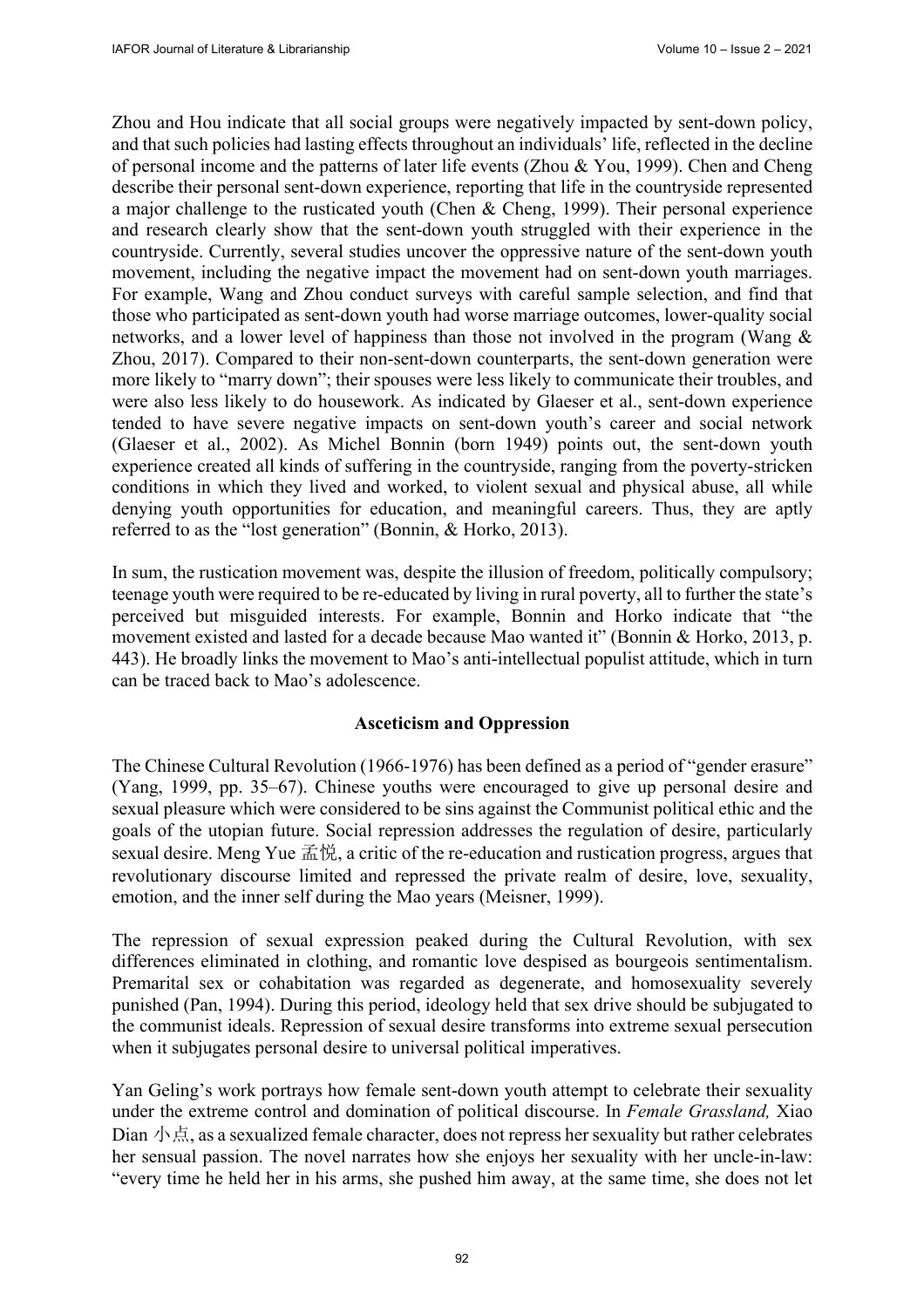him go and desperately wants him" (Yan, 1989). Likewise, in the 1990s, the novels about sentdown youth are closely connected with the female body and their sexual needs. For instance, in Wang Anyi's *The Century of The Hills*, the sent-down youth Li Xiaoqin 李小琴 enjoys sexual pleasure, although she trades her sexuality as a means to go back to the city (Wang, 2004).

*Female Grassland* also describes how Xiao Dian eventually pays a high price for her lascivious sins as set forth in the political ideal mandates of abstinence. When Xiao Dian falls in love with the battalion commander, she is conscious of her previous sensual passion, and how such actions were prohibited by party pronouncements. Seeing no way out, she commits suicide by burning herself in a fire. The battalion commander symbolizes the ascetic values of the communist party. Wen Xiu committed suicide due to the unbearable oppression that was rife within the political system of that era. The female sent-down youth subordinate all personal to random and artificial political imperatives. It shows how a forced woman to commit the propaganda poster.

Moreover, the novel *The Female Grassland* even describes how this political discourse applies to both animals and females, revealing the inhumanity of this type of sex-neutral political discourse:

To be a group of outstanding military horses, it has to get rid of its nature/instinct; to become a great dog it has to repress its nature; to be a loyal female soldier you have to get rid of her nature… She finally understands, the more honor she gets, the more she is not a person and woman (Yan, 1989, p. 5).

Stated differently, whether a horse, a dog or a female, all should get rid of their innate instinct on the altar of the "greater good". The inhumanity of this period arises in that the party believes that individual's pleasure and happiness are threats to socialist objectives (Chung-kuo ch'ingnien, 1960, p. 2). *Female Grassland* describes Xiao Dian's strong sexuality to contrast with the ascetic values of the battalion commander. The novel portrays how women are violently forced to remove their sexuality. And the novel did not describe the similar language comparing males to animals, this metaphor of using animal to describe those females shows the disadvantage of women during the sent-down youth movement.

## **Patterns of Female Political Roles**

## **The Recognition of the Female Fragmented Dual Roles and Self Image**

**Female sent-down youth.** This section discusses the removal of femininity as a source of oppression and an obstacle to women's liberation. The sent-down youth movement was celebrated as "women's liberation", as large numbers of teenage girls are encouraged to go to the public arena to work. Under Mao's instructions, women were ordered to remove their femininity in order to better serve the public socialistic good. These mandates violated women's freedom of choice and are contrary to the physical and emotional natures of some women.

The gender norms governing women's involvement in social events were deliberately reshaped in Maoist China. Masculine female figures, such as Hua Mulan 花木兰, Mu Guiying 穆桂英 and Oin Liangyu 秦良玉 (1574–1648), are rare in traditional literature as women were always trained to be feminine. So masculine female figures are considered as positive in 20th century in China. However, Yan Geling's novel describes how female socialists were expected to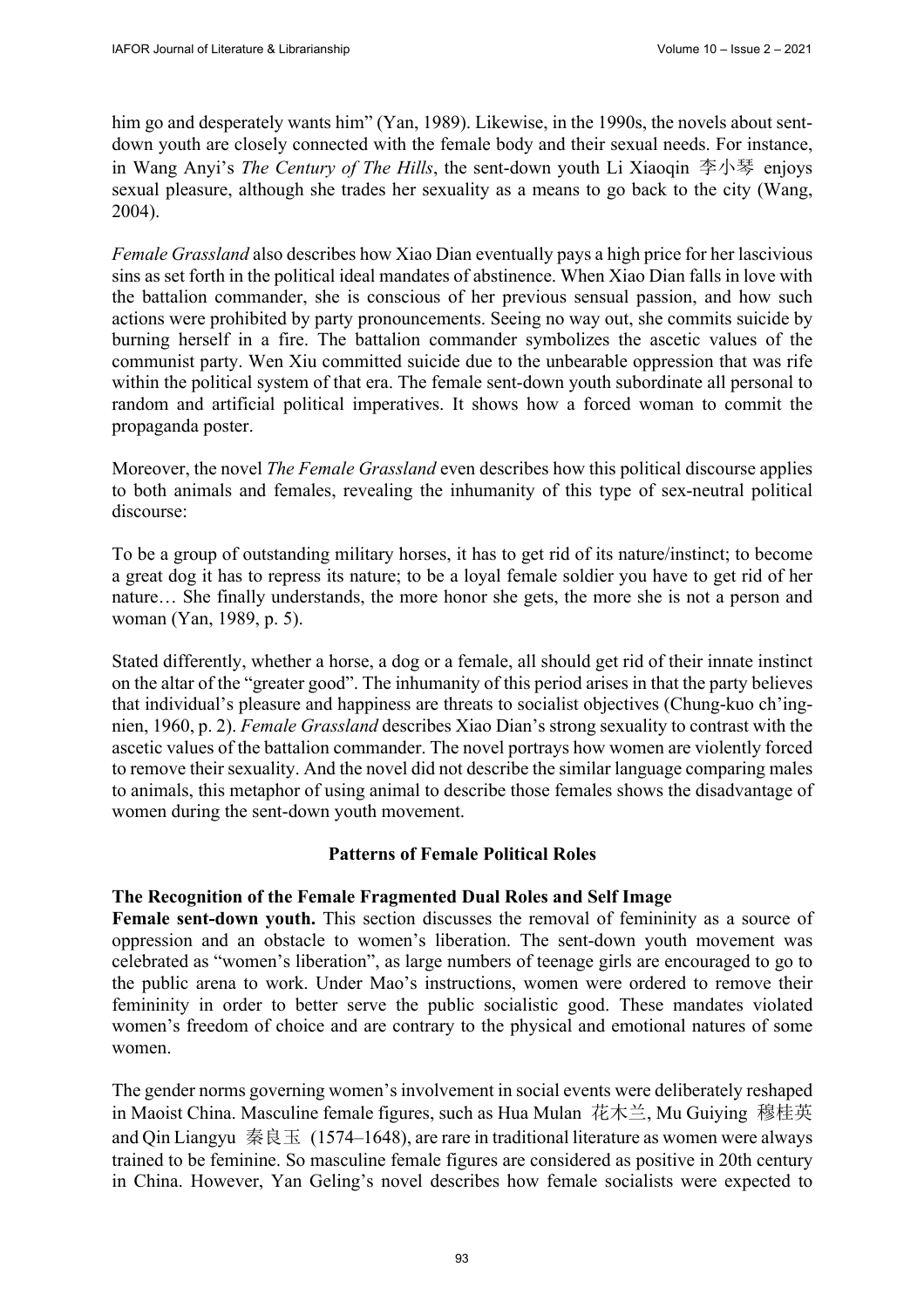strictly transform themselves by adopting masculine traits and performing as men. In Maoist times, an increasing number of women warriors were produced.

However, masculine women became the ideal in the Maoist era. Under the banner of "men and women are the same", masculinity is greatly favored in name of advancing the country. Women were forcefully trained to act masculine throughout the Maoist reign. Women were asked to take upon themselves the new roles of soldiering, manufacturing, farming, and construction, all closely aligned with state interests.

## **The Oppressive Masculine Image and Qomen:** *Female Grassland*

Chinese women in the 20th century attempted to achieve their equality during the Cultural Revolution period (1966-1976). This period of history is marked by a governmental attempt in China to erase or cancel femininity and feminine traits. In the words of Mayfair Mei-hui Yang 楊美惠: "[t]here was a dearth of both public and private discussion of sex during the Cultural Revolution, particular to female sent-down youth" (Yang, 1999).

It must be noted that, in some respects, women did benefit from the communist movement. In traditional and historical China, women had no rights at all: they were the victims of a Confucian patriarchal family system in which the females were relegated to the status of inferior beings. This position did not change significantly until the establishment of the People's Republic of China in October 1949. In the 1954 constitution, women were assured of "equal rights with men in all spheres-political, economic, cultural, social and domestic" (*Constitution of the People's Republic of China*, 1954, p. 96).

Women's masculinization under the leadership of Chairman Mao promoted "Chinese women in new China" and "women's liberation" that differentiated the feudal and socialist periods (Li, 2020). Mao's slogan, "Whatever male comrades can accomplish, female comrades can do too" (男同志能办的事情, 女同志也能办到) was widely broadcast (Honig, 2000, pp. 97–110; Jin et al., 2006, pp. 613–634). This caused women to hide and suppress their true female identities, and in turn created fragmentation in their self-image. In the novel *Female Grassland*, a sentdown girl denies she is a woman and contends that, "for the sake of the revolution, I would rather be a man." Thus, women's public roles as fighters and revolutionaries were glorified by the revolutionary authority, resulting in the annihilation of their femininity (Yang & Yan, 2017).

*Female Grassland* narrates the tragic experiences of the humble but heroic Shen Hongxia. Shen Hongxia grows up in a military family where she cultivates virtues of heroism and obedience to the orders of superiors. She aims to fulfil the Maoist Utopian goals of an egalitarian society. As a female sent-down youth, Shen Hongxia has subordinated all personal pleasure to the duty of serving the Party and regards that as the only true source of joy and happiness. She does not even feel the pain of her traumatized body and continues to stay in the Northwest Steppe to look after the military horses for a decade after other girls and women have left the grasslands.

The idealized masculine woman Shen Hongxia represents the approved political expectation. However, the novel demonstrates that Shen Hongxia's efforts, ordered by the Communist Party, are a phony, ridiculous, and meaningless political construct. At the end of Yan Geling's *Female Grassland*, the conclusion reveals the uselessness of the sent-down movement to society. It demonstrates a great spot to work in an image of propaganda poster on this theme.

The novel narrates Shen Hongxia's failed destiny after the end of the sent-down movement. Everyone has left and she still works at the grassland. Her political mission and false beliefs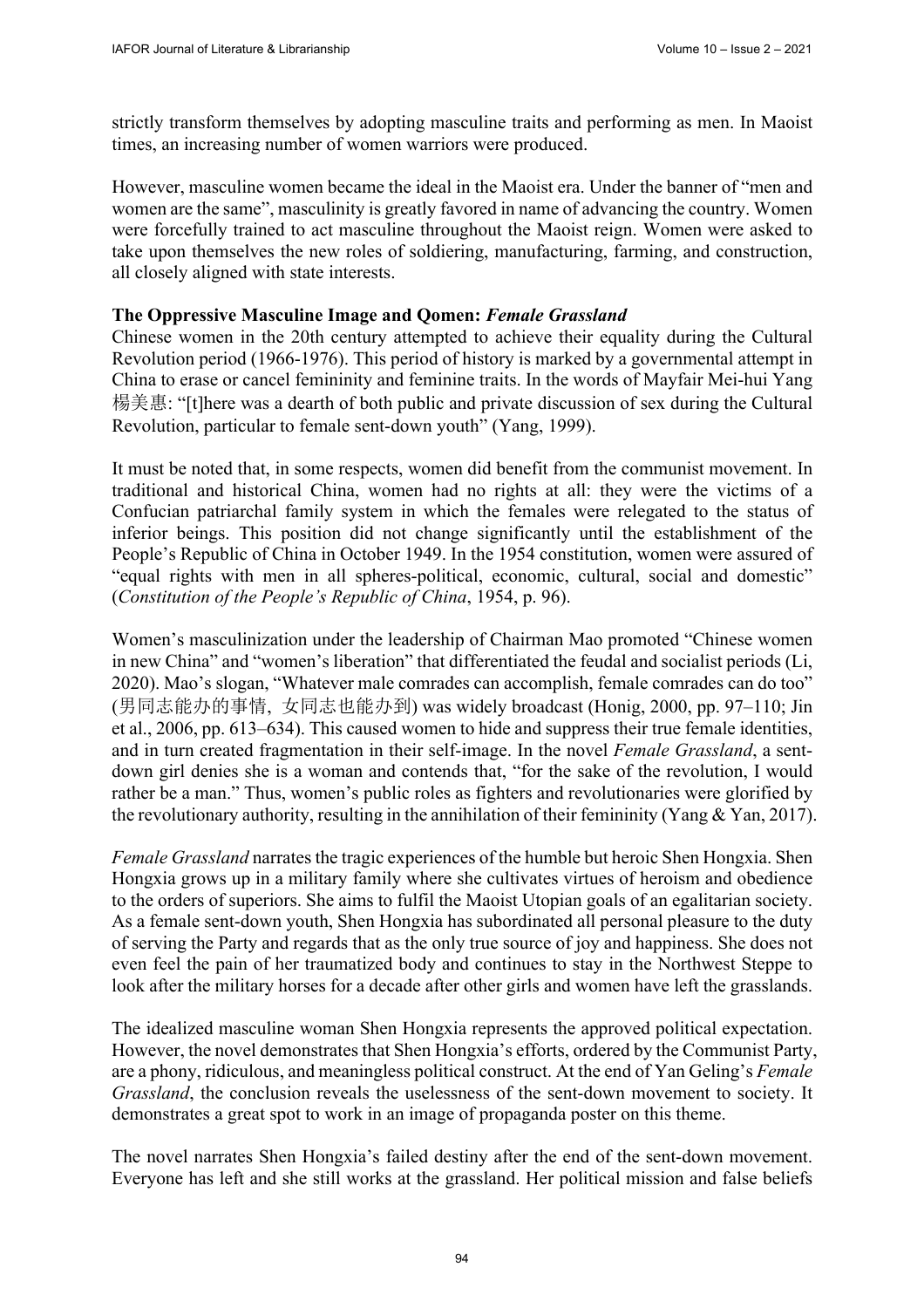make Shen Hongxia ignore her bodily condition, ravaged by long years of hardship. However, her physical damage is soon forgotten by the authorities, thereby intensifying her tragedy. The tragedy of Shen Hongxia implicitly excoriates the sent-down movement. At the end of Yan Geling's *Female Grassland*, Shen Hongxia's heroism and idealism regarding the revolution comes down to this:

"I have remembered everything she [Shen Hongxia] gradually has dedicated: her leg is lost first, and then her throat and eyes are lost...I watched her pass away from me with a flock of horses, continuing on her long journey like a saint's expedition. Her thin and naked body contrasted by a dazzling red cotton bag that she wears, which makes the image even crueler" (Yang & Yan, 2017, p. 486).

Her traumatic labor effort does not result in any contribution to society. The sacrifices of youth are useless to the military. Yan Geling's *Female Grassland* is written to criticize sent-down youth heroism and idealism as naive, shallow, and illusory. The final insult is that the iron girls' wranglers are not even recognized by the authorities<sup>4</sup>:

"The local cadre said: where did those iron girls come from? We do not have that establishment…There is no existence of the iron girls' wrangler" (Yang & Yan, 2017, p. 475).

This novel directly criticizes the cruelty of the sent-down youth movement, which badly tortures Hongxia's body as a result of the conflicts between individual wellbeing and loyalty to an absurd and disorganized movement. The girls' wrangler project was not even officially registered publication. The novel examines the absurd and failure of the rustication movement, and it is deleterious effect on women's most basic human rights. Huang Guozhu notes that "*The Female Grassland* reveals a strong tendency towards political reflection and criticism. This is an absurd outcast legend of female sent-down youth in the grassland. It shows the distorted picture of human nature during turbulent times (Huang, p. 488). (《雌性的草地》 十 分明显的政治反思和批判倾向。这是一个关于流浪儿和女知青草原放牧生活的荒诞的传 奇,这是遥远的文革年代过去之后悠长的回声,这是动乱时代中人心扭曲的变形的图 画。)

Simone de Beauvoir (1908-1986) discusses two factors that explain the change in women's condition: freedom from reproductive slavery and participation in production (Beauvoir, 2009, p. 139). Her articulate account of the oppressive effects of prevailing notions of femininity appeared in *Le Deuxième Sexe* (*The Second Sex*, 1949), which argues that women's biological factors lead to their disadvantage:

Indeed, female adolescence is more vulnerable than before. Female organs are vulnerable and tender…It reveals the biological difference between genders in the physiological and the psychological reality of these adolescent girls (Beauvoir, 2010, p. 380).

Yan Geling's *Celestial Bath* portrays Wen Xiu's physical appearance at the meadow. Her "wasp-like body" (Yan, 2008, p. 66) is damaged by the cruelty of daily life on the steppes, where a tender teenage girl is exposed to the cruel natural environment and heavy labor. Even her new outfits quickly deteriorate to look like old outfits, with many tiny holes shot through them by sparks from the fire pit.

<sup>&</sup>lt;sup>4</sup> A group of female sent-down youths and local cow women are assigned a mission of looking for horses.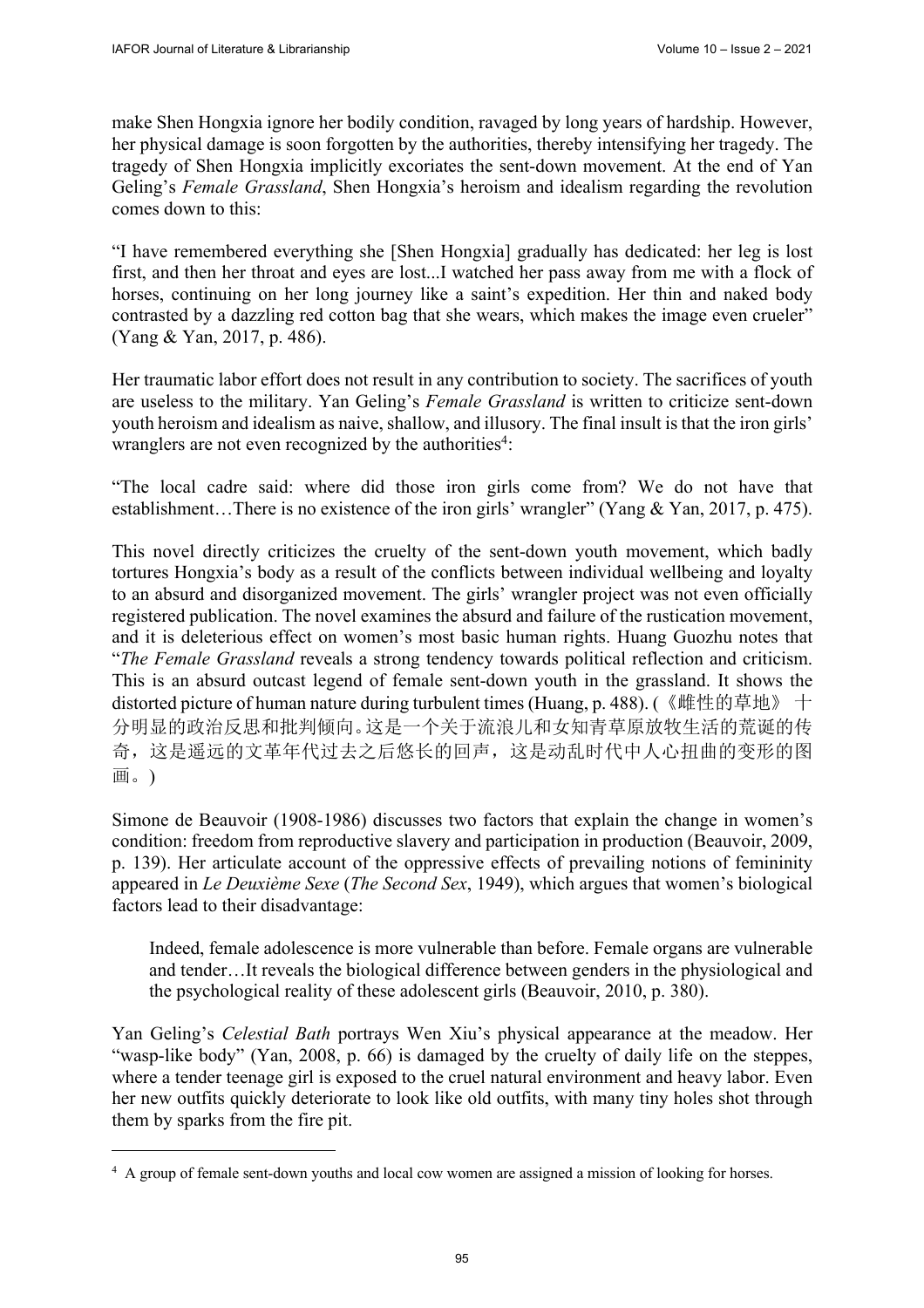Liu Zhonglu 刘中陆 details the experiences of 50 women's sent-down youth' stories in the novel *Youth Equation: Youth Equation: Self-reports of 50 Beijing female educated youths* 青 春方程式: 五十个北京女知青的自述. She shows the hardship and severe environments encountered by these girls (Liu, 1995). The harsh environment causes many of the sent-down girls to be afflicted with gynecological diseases.

Although one of the aims of the sent-down movement was to eliminate old traditions, this paper shows that the inequality enshrined by centuries of traditions is still alive and well in China. The sent-down women were victims of far more severe oppression than their male counterparts because of discrimination inherent in the local customs of remote areas. For example, in the novel *Celestial Bath*, the heroine Wen Xiu suffers a series of sexual violence episodes, and finally is killed by Lao Jin. These events were the result of warped local customs and traditions that fragment Wen Xiu's self-image and relationships with others to the point she can no longer live.

Many sent-down youths were not permitted to go back to their cities, and they tried every means possible to gain permission to return. Michel Bonnin states that sent-down youth and their parents made a great effort to obtain the legal documents necessary to return to the city (p. 345) Less well-off young people tried other means: flattery, bribery, and providing all manner of service, including the sex trade (Bonnin & Horko, 2013, p. 346).

Lori Heise adopts an ecological framework to discuss the causes and the consequences of violence against women (Heise, 1998, pp. 262–290). Lori organizes the existing research into an integrated framework with results from international research across different cultural background, and promotes a theory-building method regarding gender violence. Peggy Reeves Sanday's book *Female Power and Male Dominance: On the Origins of Sexual Inequality* (Sanday, 1981) also explores the origins of sexual inequality and answers basic questions regarding male and female power.

Wen Xiu in *Celestial Bath* finally realizes that her body is the only capital that she can rely upon, "for a girl with no money and no connections, isn't this her body the only asset she has got left?" (Yan, 2008, p. 78). The novel shows that Wen Xiu's quest to return home makes her a victim of sexual abuse.

This violence to teenage girls involves unknown men from the local Communist headquarters. However, during her plight, we see that the sex trade not only fails to help her to win a "way out" back to Chengdu, but also finally results in her needing an abortion. She falsely believed that "important people" will help her return, but in the end, she sees that they betray her. Wen Xiu feels abandoned and deceived as a result of her sexual encounter: at the beginning of winter, Wen Xiu lay in the infirmary having just received an abortion (Qiao & He, 2008, pp. 111–117). In addition to the cold weather and poor hygiene that resulted in her miscarriage, her body could not bear such frequent sexual violent acts.

In the infirmary, the public, especially the nurses openly referred to Wen Xiu as a "worn-out shoe" and "the wild nymphet". The nurses' taunts and sarcasm upheld and served the patriarchal hierarchy. As Kate Millett points out, women denigrate their own, thus the culture can be kept male, the patriarchy can be maintained and the power can always be obtained (Millet, 2016). It clearly reveals gender discrimination inherent in the rustication movement, which offers an opportunity to victimize teenaged girls.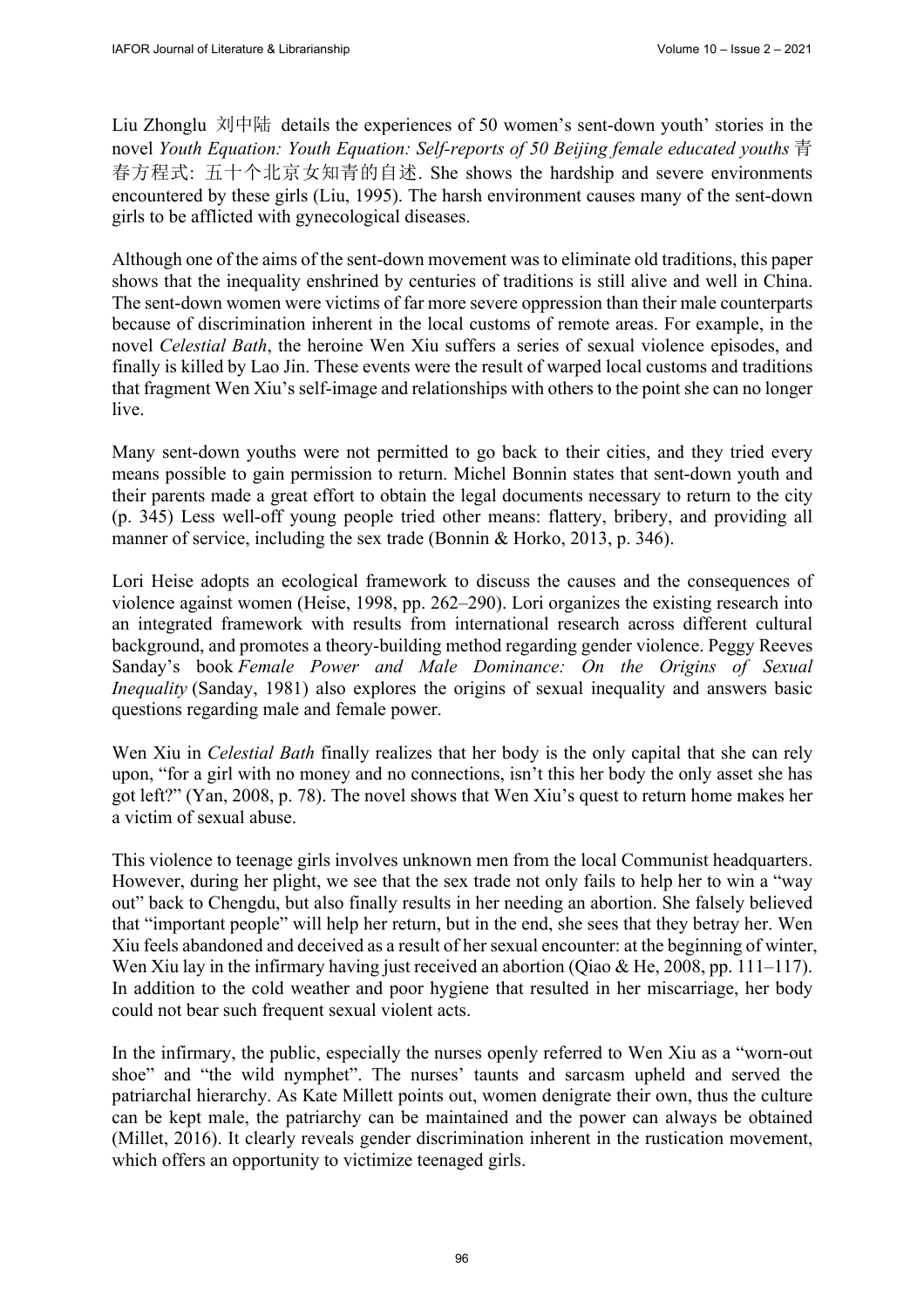The novels referred to above not only explore the sexual exploitation of women in the rustication movement, but also demonstrate the severe gender inequality and political marginalization of teenage girls who were victimized by the movement. The novel *Celestial Bath* describes Wen Xiu's lifestyle reflects her antagonism toward the Maoist ideology in vogue at that time. As Leung Laifong points out "this sense of betrayal by the revolution was intensified by the increasing bleak reality of poverty in rural China: the failure of the people's communes, the corruption of the local cadres, and above all, the futility of the many projects" (Leung, 1994).

This socially oppressive phenomenon is also set forth in Tiening's 铁凝 (1957-) novel *The Rose Door* 玫瑰门, where the female protagonist Si Qiwen 司猗纹 believes she can achieve liberty through participation in the sent-down movement. However, after participating in the program, she suffers a nervous breakdown with due to the fragmented self-image that results and becomes a psychopathic shell of a woman due to various persecutions (Tie, 1989, p. 26).

Within the rustication movement, Bonnin and Horko note that compared with class struggles, agricultural production, and political allegiance, gender equality was given a much lower priority for Chinese girls by local and national planners (Bonnin & Horko, 2013). As Gao Zongchi 高宗池 points out, "they [the girls] paid a heavy price including suffering and psychological trauma… much heavier than male sent-down youth" (Gao, 1995, pp. 18-23).

Yang and Yan (2017) argue that Mao's famous political slogan states: "The times have changed, men and women are the same" (时代不同了, 男女都一样) conflated the concepts of equality and sameness (pp. 63-83). The slogan was utilized by the Chinese Communist Party to achieve its cultural and political aspirations. The phenomenon of "the body invisible" as a moral code oppressed the individual, especially women, making them the most oppressed group in the Maoist era.

To Kate Millett (1934-2019), women are sexually oppressed because of their powerlessness. These realities were brought to widespread attention with her publication *Sexual Politics.* The writing explores how power is misused by men to further their sexual privilege. Political corruption represents a barrier to women's access to key public services. This is particularly true regarding sent-down youth, the most vulnerable members of society (Swamy et al., 1999). The sent-down movement did not protect women in the public arena, but rather exposed them to sexual oppression.

Although Mao's political movement encouraged women to participate in the public arena, the movement did not foster gender equality. Even Mao Zedong admits that women had not yet attained full equality. In 1971, Mao explained this failing to Edgar Snow (1905-1972) in an interview that "it is not possible" to "achieve complete equality between men and women at present" (Snow, 1973, p. 171). The paper shows the patriarchal power of this era. It conveys the notion that although men and women are viewed as the same under the new sexless ideology, through it all is relentless patriarchal indoctrination. It kept women subjugated by permitting men to oppress women in the name of ignoring the difference between men and women.

## **Conclusion**

Yan Geling beautifully captures these mixed and conflicted emotions of female sent-down youth. In particular, Yan Geling shows the tragedy of female sent-down youth during the rustication movement. It interprets the idealized sent-down youth and how they become 'loyal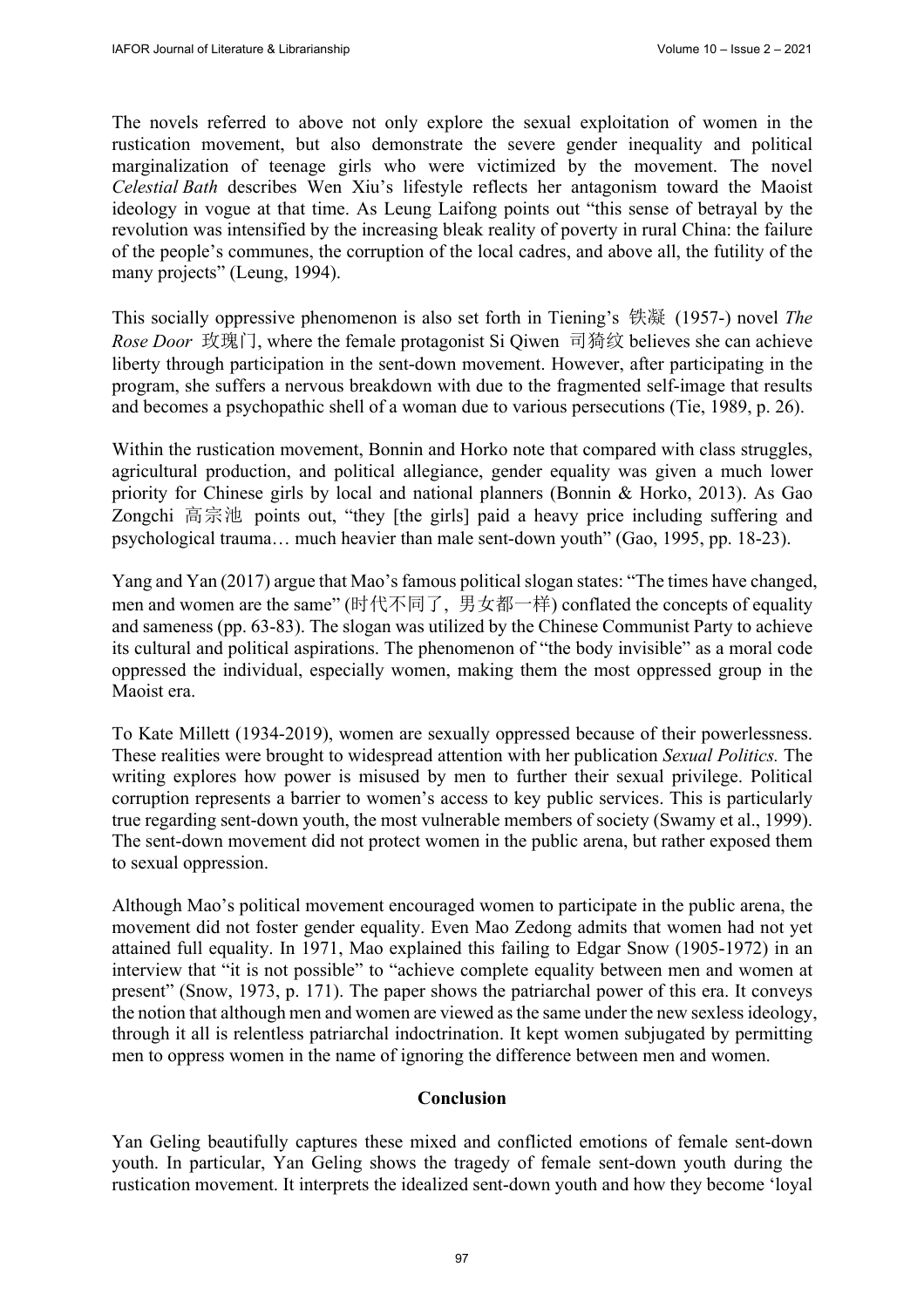soldiers' in the movement. This paper attempts to demonstrate the many ways this movement forcefully abrogated feminine characteristics and further reinforced gender discrimination, all in the name of equalizing and liberating women.

This paper explores the oppression of women through the sent-down political movement. It shows the physical, sexual, and psychological trauma to the girls of that movement that causes fragmentation of their self-image and relationships with others. Eli Zaretsky (1942-), a Marxist sociologist, theorizes that under communism, private ownerships would disappear in favor of public sharing, therefore resulting in gender equalities (Silvestri et al., 2013, pp. 61–73). However, in practice, Marxist feminism encountered obstacles: women did achieve equality in the public social arena, instead of experiencing inequality in these spaces (Huang, 2013). Yan Geling sheds light on the horrors of the Cultural Revolution in writing *Celestial Bath* (Zhuang, 2006)*.* She also criticizes the exploitation of vulnerable girls during the rustication movement. She focuses special concern on women's human rights through the lens of girls swept up in the cruel and futile political movements.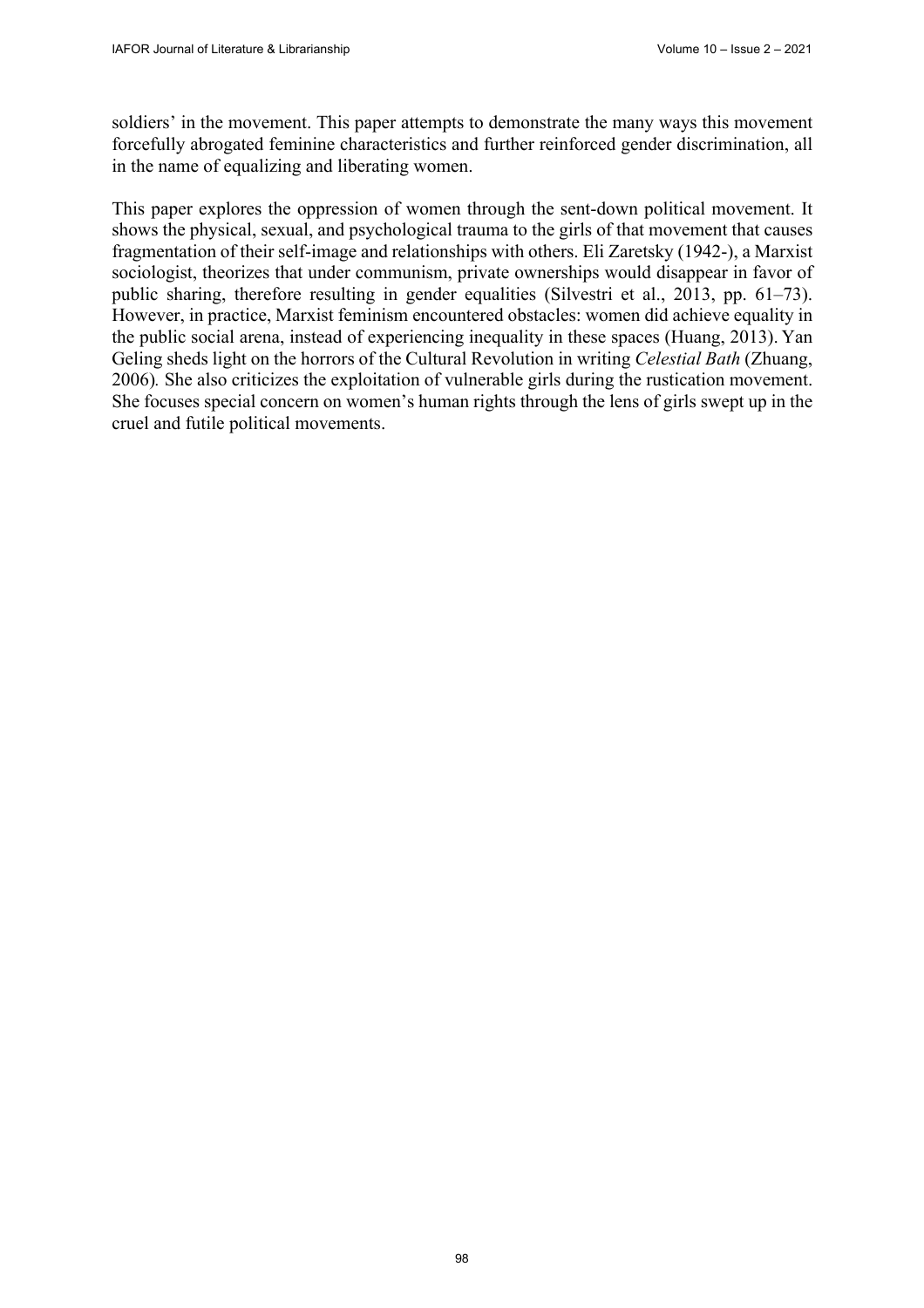### **References**

- Beauvoir, S. d. (2009) [1949]. *The second sex*. (C. Borde & S. Malovany-Chevallier, Trans.). Jonathan Cape.
- Beauvoir, S. d. (2010). *The second sex*. Knopf. 380.
- Beauvoir, S. d., Borde, C., Malovany-Chevallier, S., & Thurman, J. (2011). *The second sex*. Vintage.
- Bonnin, M., & Horko, K. (2013). *The lost generation: The rustication of China's educated youth* (1968-1980). The Chinese University of Hong Kong Press.
- Chen, Y. (2015). *The lost generation: The rustication of China's educated youth* (1968– 1980). Michel Bonnin, translated by Krystyna Horko. Hong Kong: The Chinese University Press.
- Brownell, S., & Wasserstrom, J. N. (2002). *Chinese femininities, Chinese masculinities: A reader*. University of California Press.
- Chen, K., & Cheng, X. (1999). Comment on Zhou & Hou: A negative life event with positive consequences? *American Sociological Review, 64*(1), 37–40. <https://doi.org/10.2307/2657276>
- Chen, X., Zhang, N., Jin, J., Wei, Y., & Zhen, Z. (2001). *Some of us: Chinese women growing up in the Mao era*. Rutgers University Press.
- Cheng, E. Y. (2018). Green gowns and crimson petticoats: Prostitution and the satire of material desire in Middleton and Jonson. *IAFOR Journal of Literature & Librarianship* 7(1). <https://doi.org/10.22492/ijl.7.1.04>
- *Chung-kuo ch'ing-nien Chinese youth* (1960), No.II, 2.
- *Constitution of the People's Republic of China*, Peking:5 Oct. 1954.
- Deng, X. (1993). *Dream of Chinese sent-down youth*. People's Literature Publishing House. *(Philosophy and Social Sciences Edition)* (2), 18–23.
- Glaeser, E. L., Laibson, D., & Sacerdote, B. (2002). An economic approach to social capital. *The Economic Journal, 112*(483), F437–F458. <https://doi.org/10.1111/1468-0297.00078>
- Heise, L. L. (1998). Violence against women: An integrated, ecological framework. *Violence Against Women, 4*(3), 262–290. <https://doi.org/10.1177/1077801298004003002>
- Honig, E. (2000). Iron girls revisited: Gender and the politics of work in the Cultural Revolution, 1966–76. *Re-Drawing Boundaries: Work, Households, and Gender in China*, pp. 97–110.
- Huang, G. (1993) *Liulian fang caodi, The female grassland*. Taiwan Erya Publishing House.
- Huang, L. (2013). A study of Chinese contemporary feminist literature*. Rediscover the Daily Life*. Beijing University Press.
- Ishida, Y. (2018). Body and gender expressed by the cross-dressing of Hannah Snell in eighteenth-century naval culture in the female soldier; Or, the surprising life and adventures of Hannah Snell. *IAFOR Journal of Literature & Librarianship*, *7*(1). <https://doi.org/10.22492/ijl.7.1.05>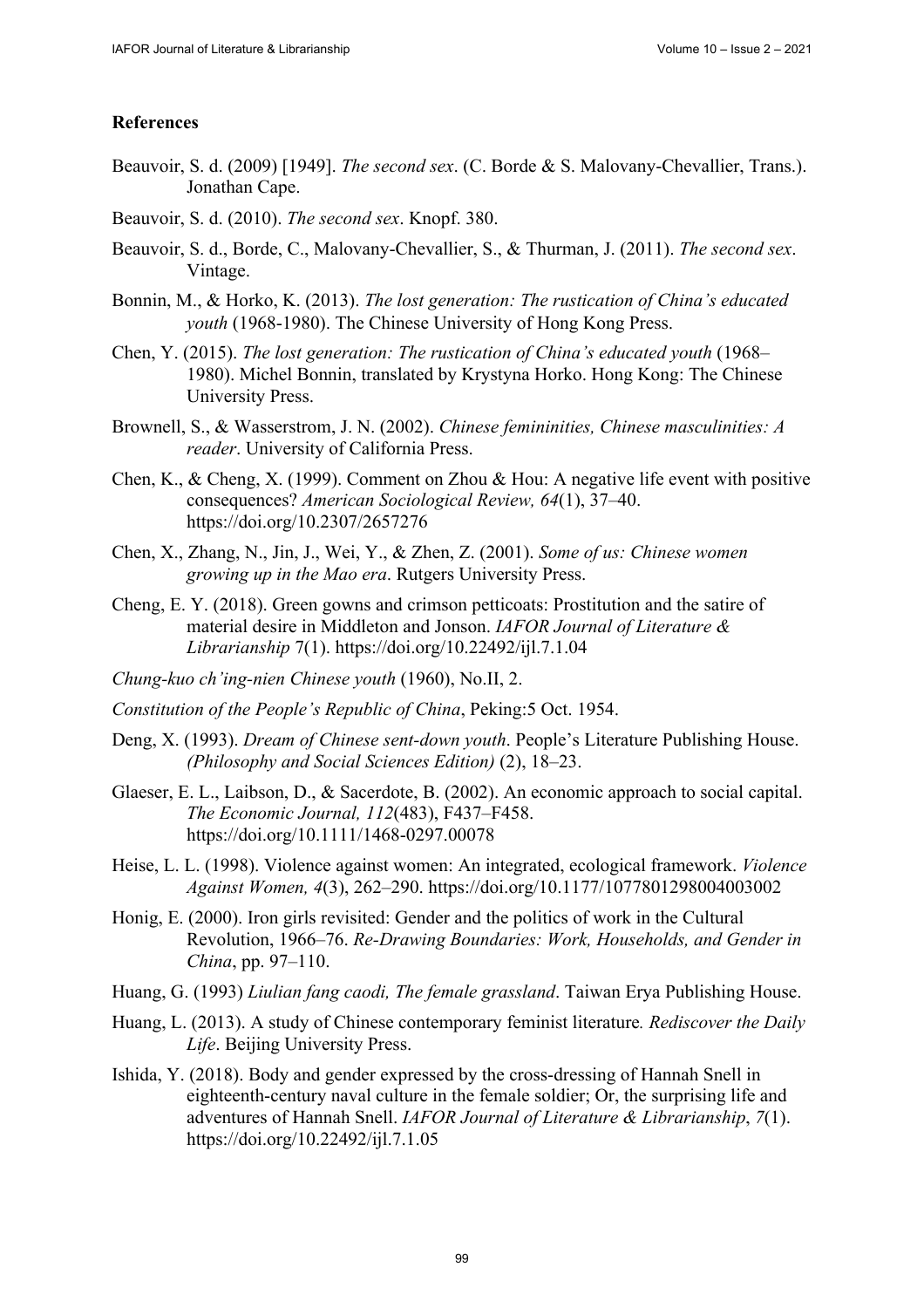- Jin, Y., Manning, K. E., & Chu, L. (2006). Rethinking the 'iron girls': Gender and labour during the Chinese cultural revolution. *Gender & History, 18*(3), 613–634. <https://doi.org/10.1111/j.1468-0424.2006.00458.x>
- Kinkley, J. C. (1990). The cultural choices of Zhang Xinxin, a young writer of the 1980s. In P. A Cohen, & M. Goldman (eds.), *Ideas across cultures*. Brill, pp. 137–162.
- Kohut, H. (1977). The restoration of the self. *University of Chicago Press*.
- Leung, L. (1994). *Morning Sun: Interviews with Chinese writers of the lost generation*. ME Sharpe.
- Leung, L. (2016). *Contemporary Chinese fiction writers: Biography, bibliography, and critical assessment*. Routledge. <https://doi.org/10.4324/9781315719504>
- Li, K., & Xu, F. (2021). Restraint of female chastity The destiny of women in wartime China: The flowers of war. *Journal of Humanities, Arts and Social Sciences*.
- Li, Z. (2020). *Gender hierarchy of masculinity and femininity during the Chinese Cultural Revolution: Revolutionary opera films*. Routledge. <https://doi.org/10.4324/9781003108207>
- Liang, X. (2012). *Snow tonight: 2 volumes*, Wuhan University Press.
- Liang, X. (2015). A land of wonder and mystery, *Foreign Language Learning: High School Chinese Teaching (Part 1)*.
- Liu, Z. (1995). Youth equation: Self-reports of 50 Beijing female educated youths. Peking University Press.
- Mao, Z. (1965a). *Selected works of Mao Zedong.* Volume 3. Peking: Foreign Language Press.
- Mao, Z. (1965b). How Yu Kung removed the mountains. *Selected works of Mao Zedong* (Vol. IV). Franklin Book Company.
- Meisner, M. (1968). Utopian goals and ascetic values in Chinese communist ideology. *The Journal of Asian Studies, 28*(1), 101–110. <https://doi.org/10.2307/2942841>
- Meisner, M. (1999). *Mao's China and after: A history of the People's Republic*. Simon and Schuster.
- Millett, K. (2016). *Sexual politics*. Columbia University Press.
- Pan, S. (1994). A sex revolution in current China. *Journal of Psychology & Human Sexuality. 6*(2), 1–14. [https://doi.org/10.1300/J056v06n02\\_01](https://doi.org/10.1300/J056v06n02_01)
- Qiao, Y., & He, Y. (2008). Discussion about abortion in the contemporary female novel narratives. *Chinese Culture Research, 1*, 111–117.
- Sanday, P. R. (1981). *Female power and male dominance: On the origins of sexual inequality*. Cambridge University Press.
- Scott, S. (1999). Fragmented selves in late modernity: Making sociological sense of multiple personalities. *The Sociological Review*, 47(3), 432–460. <https://doi.org/10.1111/1467-954X.00180>
- Silvestri, M., Tong, S., & Brown, J. (2013). Gender and police leadership: Time for a paradigm shift? *International Journal of Police Science & Management, 15*(1), 61– 73.<https://doi.org/10.1350/ijps.2013.15.1.303>